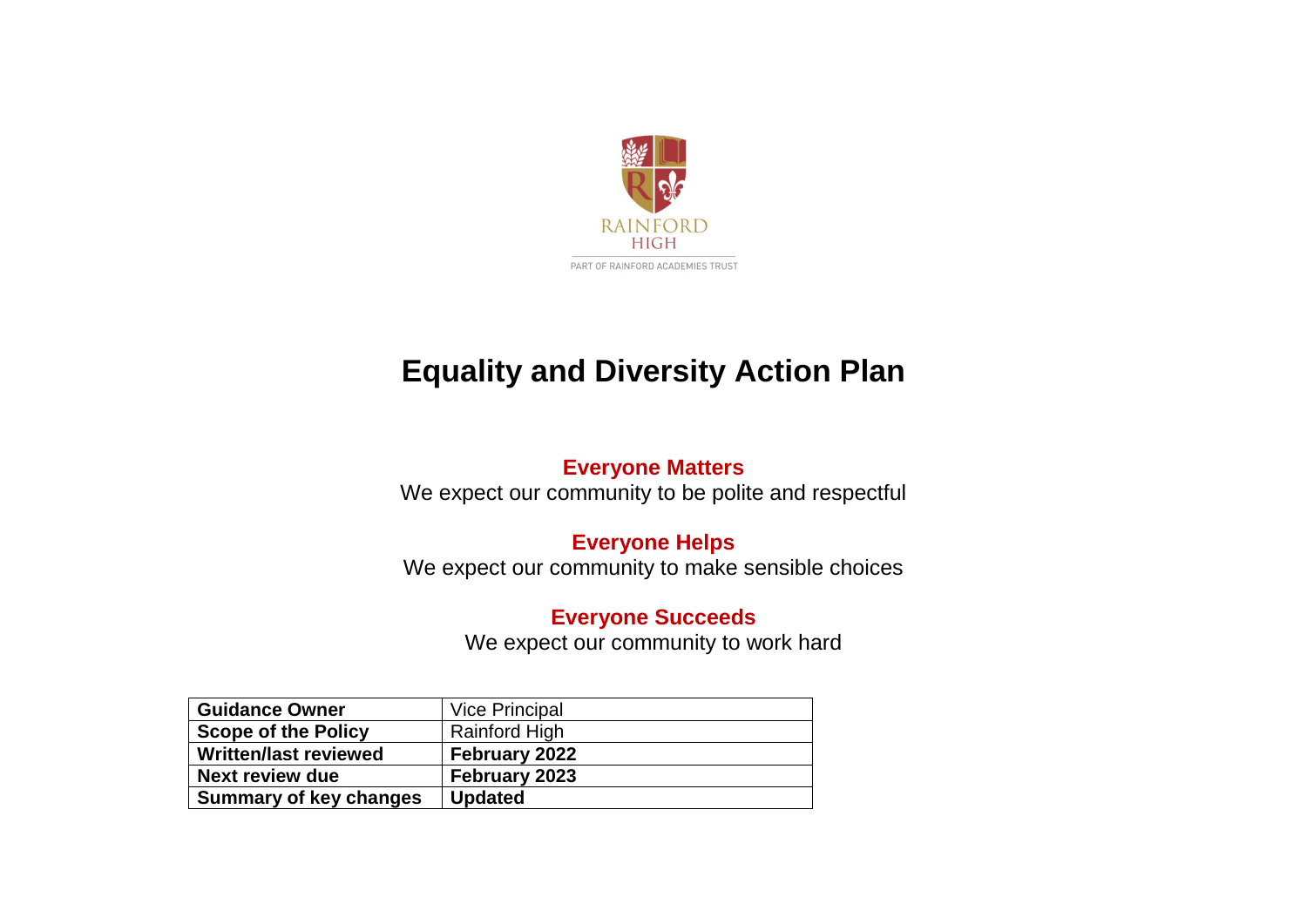## Rainford High School

## Equality and Diversity Action Plan

Priorities and Actions for September 2021 to September 2022:

| Priority                                                                                                  | Action                                                                                                                                             | Lead                                             | Timescale                                                              |
|-----------------------------------------------------------------------------------------------------------|----------------------------------------------------------------------------------------------------------------------------------------------------|--------------------------------------------------|------------------------------------------------------------------------|
| <b>Review Equality Policy</b><br>1.                                                                       | Review current policy and redraft<br>to ensure it meets requirements<br>of current legislation.                                                    | Vice Principal and Principal                     | New policy in place in<br>September 2021 and to be<br>review in Spring |
| 2.<br>Raise awareness and<br>understanding of the<br>Equality Policy, and the<br>Equality Act, and how it | 1. Assemblies for all<br>students, Y7 - Y9 to raise<br>awareness of the Equality<br>Act and Policy.                                                | Personal Development/LA<br><b>Equality Lead</b>  | December 2021                                                          |
| impacts on school life.                                                                                   | <b>Training for School</b><br>2.<br>Council members and<br>Anti-bullying<br>ambassadors to become<br><b>Everyone Matters</b><br>Leaders in School. | Personal Development /LA<br><b>Equality Lead</b> | March $-$ May 2022                                                     |
|                                                                                                           | 3. Support work with victims<br>and perpetrators of hate<br>incidents and racist<br>incidents.                                                     | Personal Development /LA<br><b>Equality Lead</b> | April to July 2022<br>(Ongoing as required).                           |
| Improving LGBTQ+<br>3.<br>provision at Rainford                                                           | 1. Review the current<br><b>Transgender Policy and</b><br>develop a LGBTQ+<br>Policy.                                                              | Personal Development /Trustees                   | June 2022.                                                             |
|                                                                                                           | 2. Publish and implement<br>policy.<br>3. Review impact and                                                                                        | Personal Development /LGBTQ<br>champion          | April - May 2022                                                       |
|                                                                                                           | amend policy/actions as<br>necessary.                                                                                                              | Personal Development /LGBTQ<br>champion          | July/Sept 2022                                                         |
|                                                                                                           | 4. Plan staff and student<br>training on LGBTQ+                                                                                                    |                                                  | February 2022                                                          |